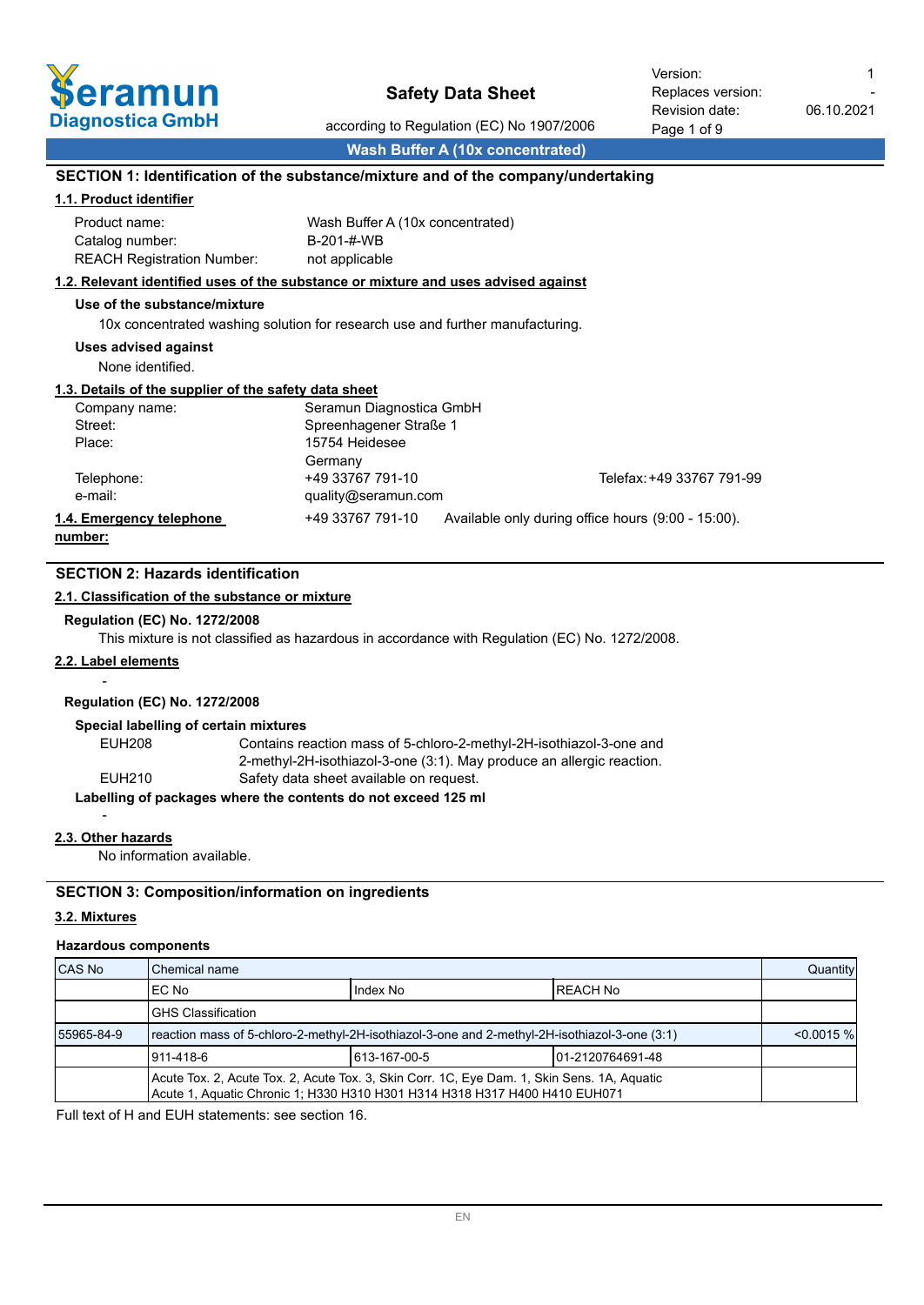

Page 2 of 9 Revision date Replaces version: Version: 1

according to Regulation (EC) No 1907/2006

## **Wash Buffer A (10x concentrated)**

| 06.1<br>e: | .ו טוטו |  |
|------------|---------|--|
|            |         |  |

0.2021

-

|--|

|               | Specific Conc. Limits, M-factors and ATE                                                                                                                                                                                                                                                                                                                                                     |                                          |          |  |  |  |
|---------------|----------------------------------------------------------------------------------------------------------------------------------------------------------------------------------------------------------------------------------------------------------------------------------------------------------------------------------------------------------------------------------------------|------------------------------------------|----------|--|--|--|
| <b>CAS No</b> | IEC No                                                                                                                                                                                                                                                                                                                                                                                       | <b>I</b> Chemical name                   | Quantity |  |  |  |
|               |                                                                                                                                                                                                                                                                                                                                                                                              | Specific Conc. Limits, M-factors and ATE |          |  |  |  |
| 55965-84-9    | reaction mass of 5-chloro-2-methyl-2H-isothiazol-3-one and<br>1911-418-6<br>2-methyl-2H-isothiazol-3-one (3:1)                                                                                                                                                                                                                                                                               |                                          |          |  |  |  |
|               | $\lambda$ inhalation: ATE = 0.5 mg/l (vapours); inhalation: LC50 = 0.169 mg/l (dusts or mists); dermal:<br>$LD50 = 87.12$ mg/kg; oral: LD50 = 64 mg/kg Skin Corr. 1C; H314: >= 0.6 - 100 Skin Irrit. 2;<br>H315: >= 0.06 - < 0.6 Eye Dam. 1; H318: >= 0.6 - 100 Eye Irrit. 2; H319: >= 0.06 - < 0.6<br>Skin Sens. 1A: H317: >= 0,0015 - 100<br>IM akut: H400: M=100<br>M chron.; H410: M=100 |                                          |          |  |  |  |

## **SECTION 4: First aid measures**

## **4.1. Description of first aid measures**

#### **General information**

When in doubt or if symptoms are observed, get medical advice.

#### **After inhalation**

Provide fresh air.

#### **After contact with skin**

Wash with plenty of water.

#### **After contact with eyes**

Rinse immediately carefully and thoroughly with eye-bath or water.

#### **After ingestion**

Rinse mouth thoroughly with water.

#### **4.2. Most important symptoms and effects, both acute and delayed**

## Allergic reactions.

## **4.3. Indication of any immediate medical attention and special treatment needed**

Treat symptomatically.

## **SECTION 5: Firefighting measures**

## **5.1. Extinguishing media**

#### **Suitable extinguishing media**

Co-ordinate fire-fighting measures to the fire surroundings. Suitable extinguishing media: Water mist, Water spray, Dry extinguishing powder, Carbon dioxide (CO2).

#### **Unsuitable extinguishing media**

Full water jet.

#### **5.2. Special hazards arising from the substance or mixture**

In case of fire may be liberated: Carbon dioxide (CO2) Carbon monoxide Nitrogen oxides (NOx)

## **5.3. Advice for firefighters**

Co-ordinate fire-fighting measures to the fire surroundings.

## **SECTION 6: Accidental release measures**

### **6.1. Personal precautions, protective equipment and emergency procedures**

#### **General measures**

Use personal protection equipment.

#### **6.2. Environmental precautions**

No special environmental measures are necessary.

## **6.3. Methods and material for containment and cleaning up**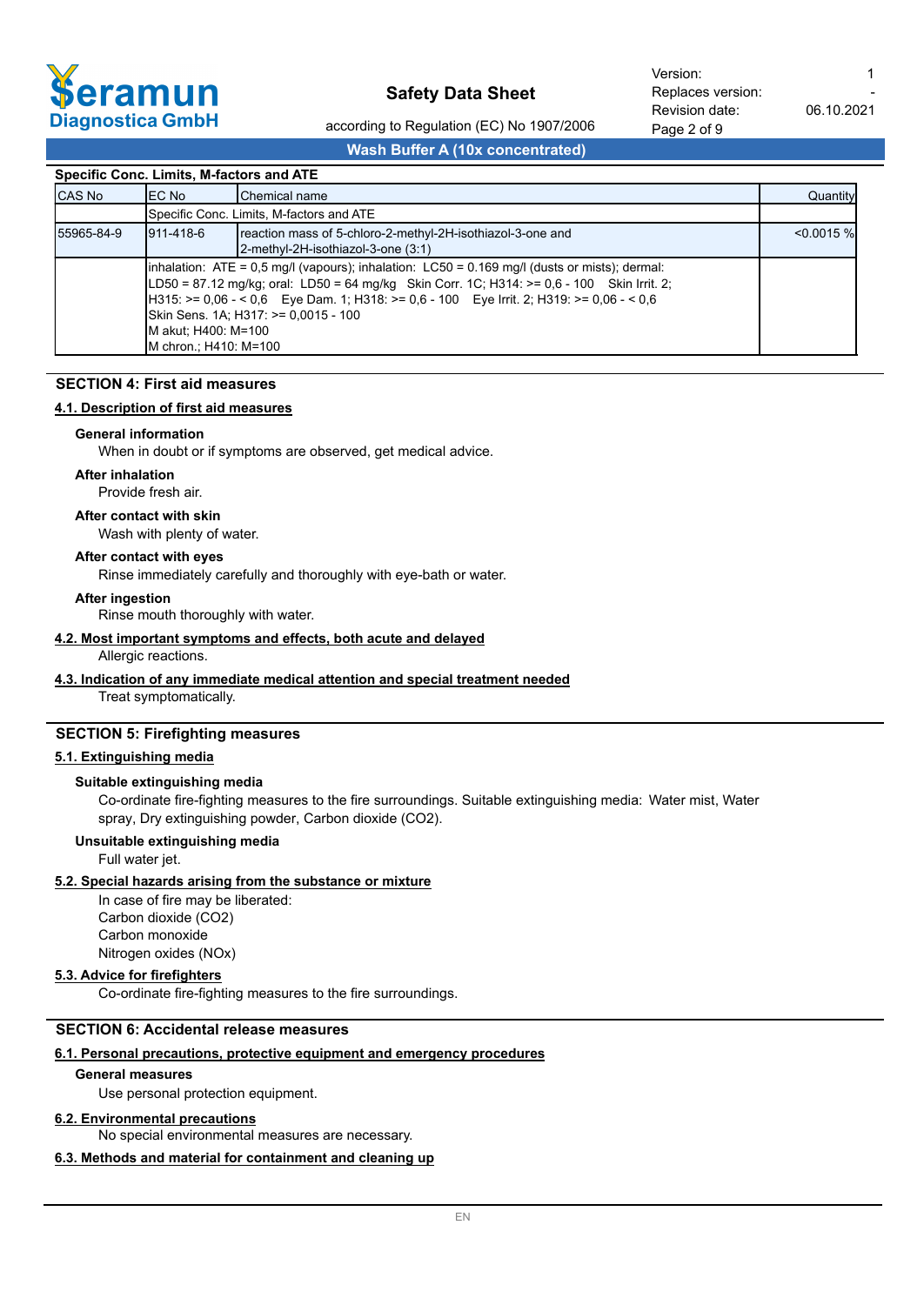

Page 3 of 9 Revision date: Replaces version: Version: 1

according to Regulation (EC) No 1907/2006

**Wash Buffer A (10x concentrated)**

#### **Other information**

Wipe up with absorbent material (eg. cloth, fleece). Wash with plenty of water.

## **6.4. Reference to other sections**

Safe handling: see section 7 Personal protection equipment: see section 8 Disposal: see section 13

## **SECTION 7: Handling and storage**

#### **7.1. Precautions for safe handling**

#### **Advice on safe handling**

Use only in accordance to the manual.

#### **Advice on protection against fire and explosion**

No special measures are necessary.

#### **Further information on handling**

Do not eat, drink or smoke when using this product.

#### **7.2. Conditions for safe storage, including any incompatibilities**

Keep container tightly closed. Keep cool. **Requirements for storage rooms and vessels**

## **Hints on joint storage**

Do not store together with: Oxidizing agent.

## **Further information on storage conditions**

Observe directions on the label. storage temperature of 2 °C - 8 °C.

**7.3. Specific end use(s)**

Use only in accordance to the manual.

## **SECTION 8: Exposure controls/personal protection**

#### **8.1. Control parameters**

### **DNEL/DMEL values**

| CAS No                                                                    | Substance                                                                                     |                |          |                         |
|---------------------------------------------------------------------------|-----------------------------------------------------------------------------------------------|----------------|----------|-------------------------|
| DNEL type                                                                 |                                                                                               | Exposure route | Effect   | Value                   |
| 55965-84-9                                                                | reaction mass of 5-chloro-2-methyl-2H-isothiazol-3-one and 2-methyl-2H-isothiazol-3-one (3:1) |                |          |                         |
| $0.02 \text{ mg/m}^3$<br>inhalation<br>Worker DNEL, long-term<br>systemic |                                                                                               |                |          |                         |
| Worker DNEL, acute                                                        |                                                                                               | inhalation     | systemic | $10.04 \text{ mg/m}^3$  |
| Consumer DNEL, long-term                                                  |                                                                                               | Ioral          | systemic | $10.09$ mg/kg<br>bw/day |
| Consumer DNEL, acute                                                      |                                                                                               | Ioral          | systemic | 10.11 mg/kg bw/day      |

#### **PNEC values**

| CAS No                                           | Substance                                                                                     |              |  |  |
|--------------------------------------------------|-----------------------------------------------------------------------------------------------|--------------|--|--|
| Value<br>Environmental compartment               |                                                                                               |              |  |  |
| 55965-84-9                                       | reaction mass of 5-chloro-2-methyl-2H-isothiazol-3-one and 2-methyl-2H-isothiazol-3-one (3:1) |              |  |  |
| 3.39 mg/kg<br>Freshwater                         |                                                                                               |              |  |  |
| Marine water                                     |                                                                                               | 3.39 mg/kg   |  |  |
| Freshwater sediment                              |                                                                                               | 0.027 mg/kg  |  |  |
| Marine sediment                                  |                                                                                               | 0.027 mg/kg  |  |  |
| Micro-organisms in sewage treatment plants (STP) |                                                                                               | $0.23$ mg/l  |  |  |
| Soil                                             |                                                                                               | $0.01$ mg/kg |  |  |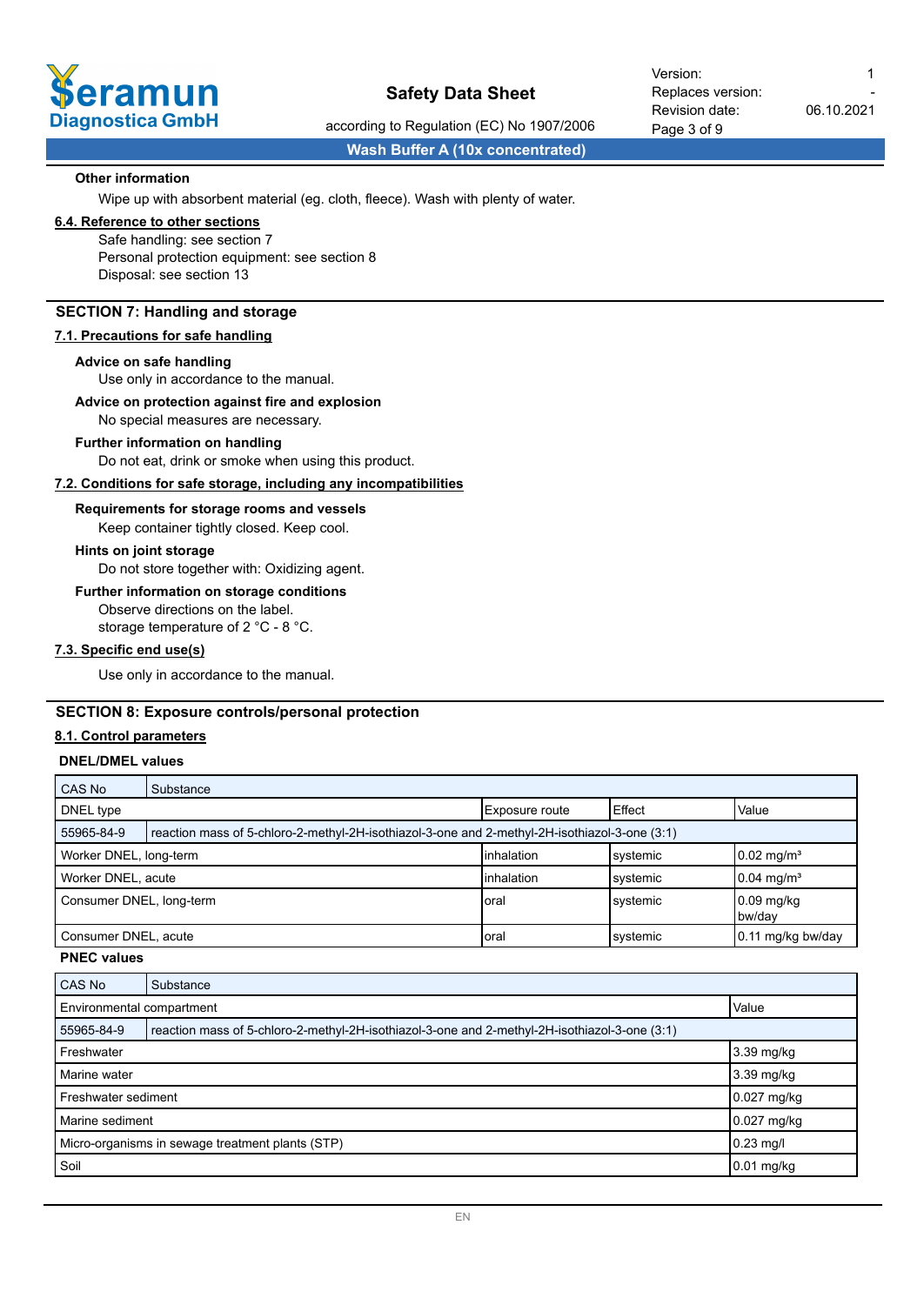

Page 4 of 9 Revision date: Replaces version: Version: 1

according to Regulation (EC) No 1907/2006

06.10.2021 -

**Wash Buffer A (10x concentrated)**

### **Additional advice on limit values**

Does not contain substances above concentration limits fixing an occupational exposure limit.

## **8.2. Exposure controls**



#### **Protective and hygiene measures**

Take off contaminated clothing. Wash hands before breaks and after work. When using do not eat, drink, smoke, sniff.

#### **Eye/face protection**

Eye protection: not required.

#### **Hand protection**

When handling with chemical substances, protective gloves must be worn with the CE-label including the four control digits. The quality of the protective gloves resistant to chemicals must be chosen as a function of the specific working place concentration and quantity of hazardous substances. For special purposes, it is recommended to check the resistance to chemicals of the protective gloves mentioned above together with the supplier of these gloves.

Suitable material: NBR (Nitrile rubber); >= 0.11 mm thickness

Take recovery periods for skin regeneration.

#### **Skin protection**

Use of protective clothing. The type of personal protection equipment has to be chosen based on the concentration and amount of the dangerous substance at the workplace.

#### **Respiratory protection**

Usually no personal respirative protection necessary.

#### **Environmental exposure controls**

Do not allow to enter into surface water or drains.

#### **SECTION 9: Physical and chemical properties 9.1. Information on basic physical and chemical properties**

| Physical state:<br>Colour:<br>Odour:<br>pH-Value (at 20 °C):                                                                    | liquid<br>colourless<br>odourless<br>7.2-7.6 (diluted 1:10) |
|---------------------------------------------------------------------------------------------------------------------------------|-------------------------------------------------------------|
| Changes in the physical state<br>Melting point:<br>Boiling point or initial boiling point and<br>boiling range:<br>Flash point: | not determined<br>100 $^{\circ}$ C<br>not determined        |
| <b>Flammability</b><br>Solid/liquid:<br>Gas:                                                                                    | not determined<br>not applicable                            |
| <b>Explosive properties</b><br>The product is not: Explosive.                                                                   |                                                             |
| Lower explosion limits:<br>Upper explosion limits:                                                                              | not determined<br>not determined                            |
| Auto-ignition temperature:                                                                                                      | not determined                                              |
| Self-ignition temperature<br>Solid:<br>Gas:                                                                                     | not applicable<br>not applicable                            |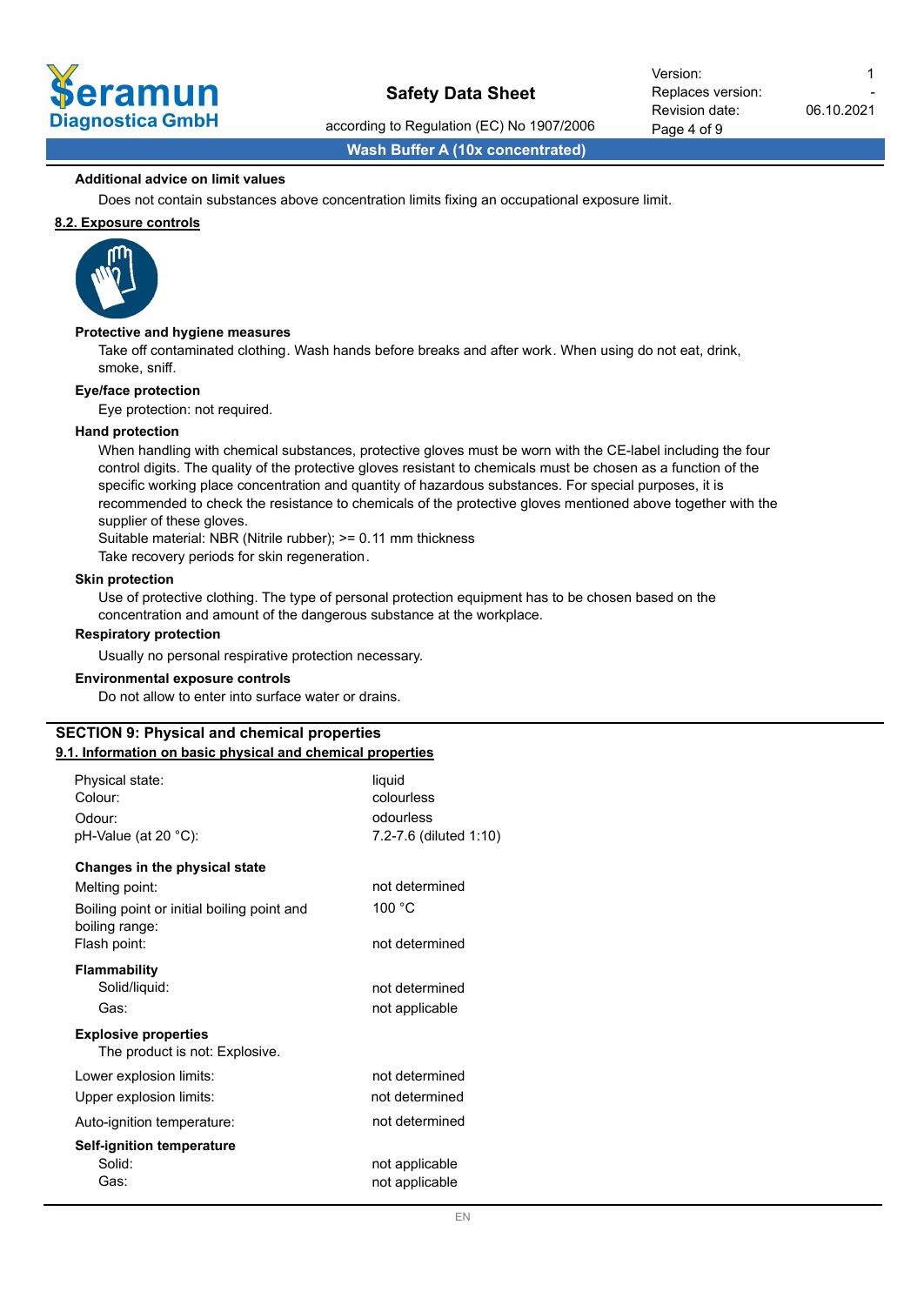

according to Regulation (EC) No 1907/2006

Page 5 of 9 Revision date: Replaces version: Version: 1

-

06.10.2021

|                                                               |                                         | .4900000 |
|---------------------------------------------------------------|-----------------------------------------|----------|
|                                                               | <b>Wash Buffer A (10x concentrated)</b> |          |
| Decomposition temperature:                                    | not determined                          |          |
| <b>Oxidizing properties</b><br>The product is not: oxidising. |                                         |          |
| Vapour pressure:                                              | not determined                          |          |
| Density (at 20 $°C$ ):                                        | 1.100 $g/cm^{3}$                        |          |
| Water solubility:                                             | completely miscible                     |          |
| Solubility in other solvents<br>not determined                |                                         |          |
| Partition coefficient n-octanol/water:                        | not determined                          |          |
| Viscosity / kinematic:                                        | not determined                          |          |
| Relative vapour density:                                      | not determined                          |          |
| 9.2. Other information                                        |                                         |          |
| Solid content:                                                | not determined                          |          |
|                                                               |                                         |          |

## **SECTION 10: Stability and reactivity**

## **10.1. Reactivity**

This material is considered to be non-reactive under normal use conditions.

## **10.2. Chemical stability**

The product is stable under storage at normal ambient temperatures.

### **10.3. Possibility of hazardous reactions**

No hazardous reaction when handled and stored according to provisions. Exothermic reaction with: Oxidizing agent Strong acid Strong alkali

#### **10.4. Conditions to avoid**

Stable under recommended storage and handling conditions.

### **10.5. Incompatible materials**

No information available.

## **10.6. Hazardous decomposition products**

No known hazardous decomposition products.

## **SECTION 11: Toxicological information**

### **11.1. Information on hazard classes as defined in Regulation (EC) No 1272/2008**

#### **Acute toxicity**

Based on available data, the classification criteria are not met.

| CAS No     | Chemical name                                                                                 |                 |                    |                |               |                  |  |  |
|------------|-----------------------------------------------------------------------------------------------|-----------------|--------------------|----------------|---------------|------------------|--|--|
|            | Exposure route                                                                                | IDose           |                    | <b>Species</b> | <b>Source</b> | <b>Method</b>    |  |  |
| 55965-84-9 | reaction mass of 5-chloro-2-methyl-2H-isothiazol-3-one and 2-methyl-2H-isothiazol-3-one (3:1) |                 |                    |                |               |                  |  |  |
|            | oral                                                                                          | LD50            | 64 mg/kg           | <b>IRat</b>    | <b>IECHA</b>  | <b>IOECD 401</b> |  |  |
|            | dermal                                                                                        | ILD50<br> mg/kg | 87.12              | Rabbit         | <b>IECHA</b>  | <b>IOECD 402</b> |  |  |
|            | inhalation vapour                                                                             | <b>ATE</b>      | $0,5 \text{ mg/l}$ |                |               |                  |  |  |
|            | inhalation (4 h) aerosol                                                                      | ILC50<br>mg/l   | 0.169              | Rat            | <b>IECHA</b>  | <b>IOECD 403</b> |  |  |

#### **Irritation and corrosivity**

Based on available data, the classification criteria are not met.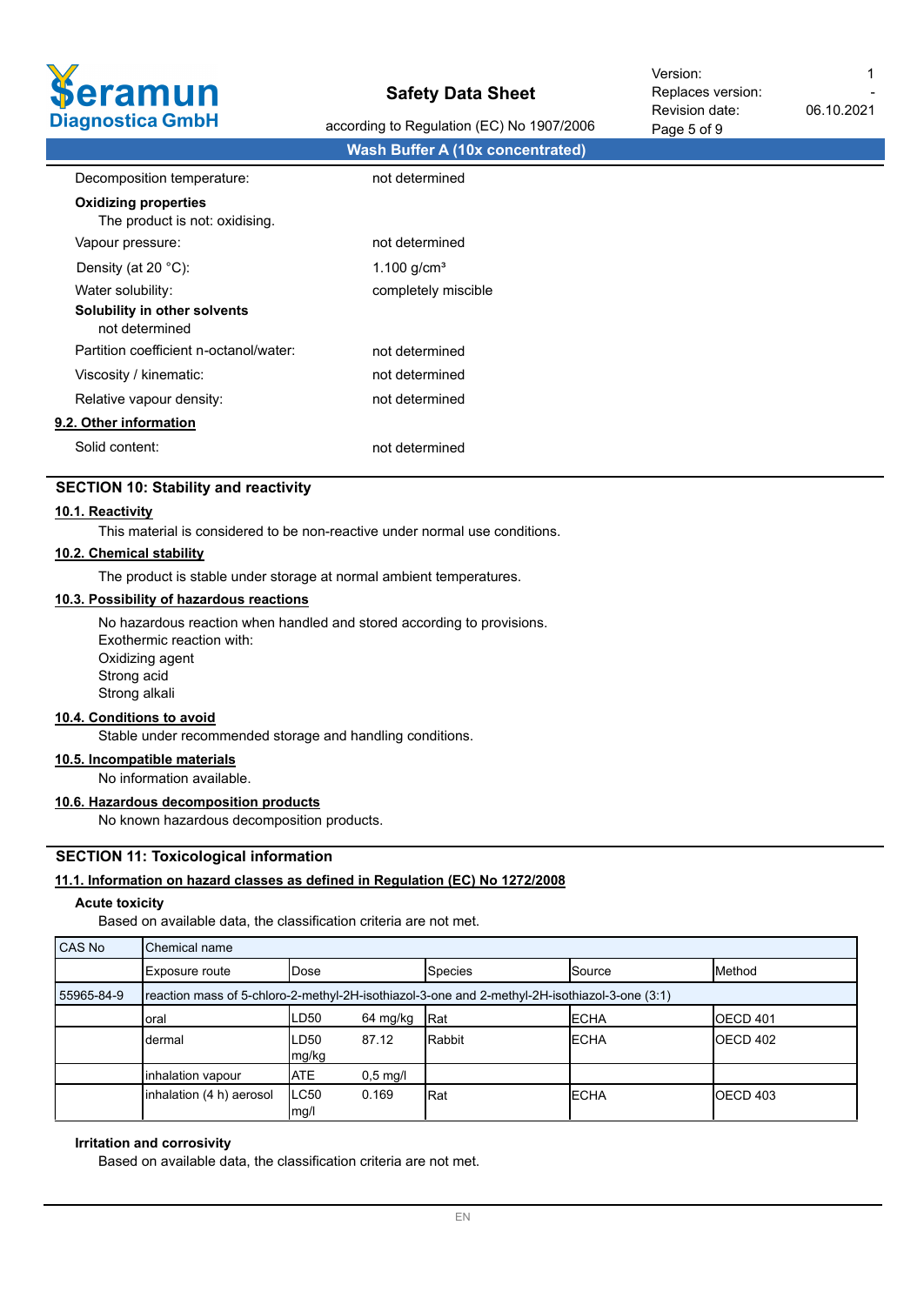

Page 6 of 9 Revision date: Replaces version: Version: 1

according to Regulation (EC) No 1907/2006

06.10.2021

**Wash Buffer A (10x concentrated)**

#### **Sensitising effects**

Contains reaction mass of 5-chloro-2-methyl-2H-isothiazol-3-one and 2-methyl-2H-isothiazol-3-one (3:1). May produce an allergic reaction.

#### **Carcinogenic/mutagenic/toxic effects for reproduction**

Based on available data, the classification criteria are not met.

#### **STOT-single exposure**

Based on available data, the classification criteria are not met.

#### **STOT-repeated exposure**

Based on available data, the classification criteria are not met.

#### **Aspiration hazard**

Based on available data, the classification criteria are not met.

#### **Additional information on tests**

The mixture is classified as not hazardous according to regulation (EC) No 1272/2008 [CLP].

#### **11.2. Information on other hazards**

### **Endocrine disrupting properties**

Based on available data, the classification criteria are not met.

## **SECTION 12: Ecological information**

## **12.1. Toxicity**

No data available

| CAS No     | Chemical name                                                                                 |                           |         |  |                                            |              |                     |  |
|------------|-----------------------------------------------------------------------------------------------|---------------------------|---------|--|--------------------------------------------|--------------|---------------------|--|
|            | Aquatic toxicity                                                                              | Dose                      |         |  | $[h]   [d]$ Species                        | Source       | Method              |  |
| 55965-84-9 | reaction mass of 5-chloro-2-methyl-2H-isothiazol-3-one and 2-methyl-2H-isothiazol-3-one (3:1) |                           |         |  |                                            |              |                     |  |
|            | Acute fish toxicity                                                                           | LC50<br>mg/l              | 0.19    |  | 96 hOncorhynchus mykiss<br>(Rainbow trout) | <b>ECHA</b>  | EPA OPP 72-1        |  |
|            | Acute algae toxicity                                                                          | ErC <sub>50</sub><br>mg/l | 0.0052  |  | 72 hISkeletonema<br>Icostatum              | <b>IECHA</b> | OECD <sub>201</sub> |  |
|            | Acute crustacea toxicity                                                                      | <b>EC50</b><br>mg/l       | 0.10    |  | 48 h Daphnia magna (Big<br>water flea)     | <b>IECHA</b> | OECD <sub>202</sub> |  |
|            | Fish toxicity                                                                                 | <b>NOEC</b><br>mg/l       | 0.02    |  | 38 d Brachydanio rerio<br>(zebra-fish)     | <b>IECHA</b> | OECD <sub>210</sub> |  |
|            | Algae toxicity                                                                                | <b>NOEC</b><br>mg/l       | 0.00049 |  | 2 dlSkeletonema<br>Icostatum               | <b>IECHA</b> | OECD <sub>201</sub> |  |
|            | Crustacea toxicity                                                                            | <b>NOEC</b><br>mg/l       | 0.0036  |  | 21 d Daphnia magna (Big<br>water flea)     | <b>IECHA</b> | OECD <sub>202</sub> |  |
|            | Acute bacteria toxicity                                                                       | $(0.91 \text{ mg/l})$     |         |  | 3 h Activated sludge                       | <b>ECHA</b>  | OECD <sub>209</sub> |  |

## **12.2. Persistence and degradability**

The product has not been tested.

| <b>CAS No</b> | Chemical name                                                                                 |         |    |                 |
|---------------|-----------------------------------------------------------------------------------------------|---------|----|-----------------|
|               | Method                                                                                        | Value   |    | <b>I</b> Source |
|               | <b>IEvaluation</b>                                                                            |         |    |                 |
| 55965-84-9    | reaction mass of 5-chloro-2-methyl-2H-isothiazol-3-one and 2-methyl-2H-isothiazol-3-one (3:1) |         |    |                 |
|               | OECD 301B                                                                                     | $150\%$ | 28 | <b>IECHA</b>    |
|               | Readily biodegradable (according to OECD criteria).                                           |         |    |                 |

### **12.3. Bioaccumulative potential**

The product has not been tested.

## **Partition coefficient n-octanol/water**

| <b>ICAS No</b> | <b>Chemical name</b>                                                                           | Log Pow |
|----------------|------------------------------------------------------------------------------------------------|---------|
| 155965-84-9    | Ireaction mass of 5-chloro-2-methyl-2H-isothiazol-3-one and 2-methyl-2H-isothiazol-3-one (3:1) | 0.401   |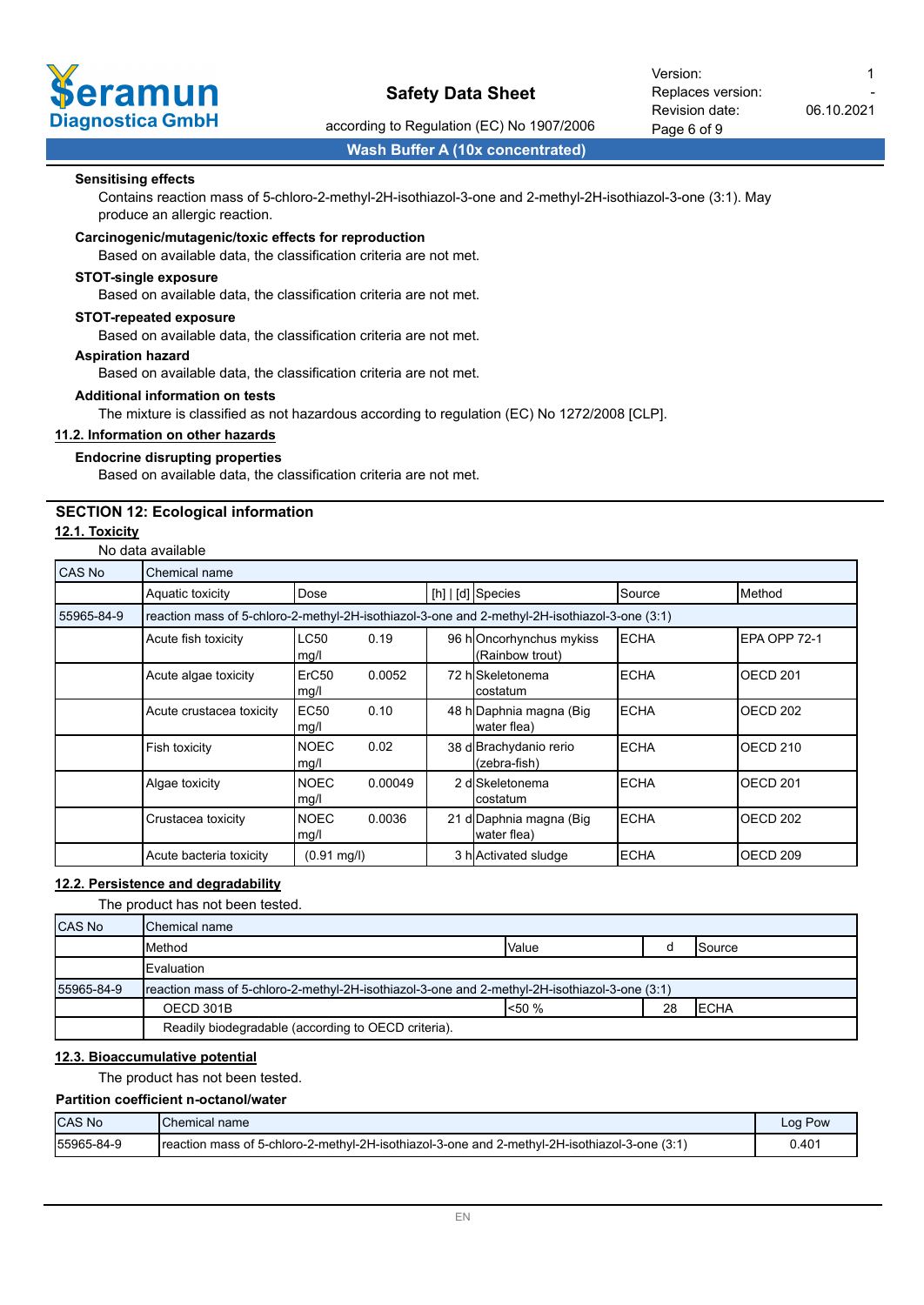

06.10.2021

according to Regulation (EC) No 1907/2006

**Wash Buffer A (10x concentrated)**

| <b>BCF</b>    |                                                                                                        |            |                                    |                 |
|---------------|--------------------------------------------------------------------------------------------------------|------------|------------------------------------|-----------------|
| <b>CAS No</b> | IChemical name                                                                                         | <b>BCF</b> | <b>Species</b>                     | <b>I</b> Source |
| 55965-84-9    | Ireaction mass of<br>15-chloro-2-methyl-2H-isothiazol-3-one<br>land 2-methyl-2H-isothiazol-3-one (3:1) | 0.12       | ILepomis macrochirus<br>(Bluegill) | IECHA           |

## **12.4. Mobility in soil**

The product has not been tested.

#### **12.5. Results of PBT and vPvB assessment**

The substances in the mixture do not meet the PBT/vPvB criteria according to REACH, annex XIII.

### **12.6. Endocrine disrupting properties**

Based on available data, the classification criteria are not met.

#### **12.7. Other adverse effects**

No information available.

## **Further information**

Avoid release to the environment. There are no data available on the mixture itself.

#### **SECTION 13: Disposal considerations**

#### **13.1. Waste treatment methods**

## **Disposal recommendations**

Dispose of waste according to applicable legislation.

## **List of Wastes Code - residues/unused products**

160509 WASTES NOT OTHERWISE SPECIFIED IN THE LIST; gases in pressure containers and discarded chemicals; discarded chemicals other than those mentioned in 16 05 06, 16 05 07 or 16 05 08

#### **List of Wastes Code - used product**

WASTES NOT OTHERWISE SPECIFIED IN THE LIST; gases in pressure containers and discarded chemicals; discarded chemicals other than those mentioned in 16 05 06, 16 05 07 or 16 05 08 160509

#### **List of Wastes Code - contaminated packaging**

WASTE PACKAGING; ABSORBENTS, WIPING CLOTHS, FILTER MATERIALS AND PROTECTIVE CLOTHING NOT OTHERWISE SPECIFIED; packaging (including separately collected municipal packaging waste); plastic packaging 150102

#### **Contaminated packaging**

Non-contaminated packages may be recycled. Handle contaminated packages in the same way as the substance itself.

## **SECTION 14: Transport information**

| Land transport (ADR/RID)          |                                                          |  |  |
|-----------------------------------|----------------------------------------------------------|--|--|
| <b>14.1. UN number:</b>           | No dangerous good in sense of this transport regulation. |  |  |
| 14.2. UN proper shipping name:    | No dangerous good in sense of this transport regulation. |  |  |
| 14.3. Transport hazard class(es): | No dangerous good in sense of this transport regulation. |  |  |
| 14.4. Packing group:              | No dangerous good in sense of this transport regulation. |  |  |
| Inland waterways transport (ADN)  |                                                          |  |  |
| <b>14.1. UN number:</b>           | No dangerous good in sense of this transport regulation. |  |  |
| 14.2. UN proper shipping name:    | No dangerous good in sense of this transport regulation. |  |  |
| 14.3. Transport hazard class(es): | No dangerous good in sense of this transport regulation. |  |  |
| 14.4. Packing group:              | No dangerous good in sense of this transport regulation. |  |  |
| <b>Marine transport (IMDG)</b>    |                                                          |  |  |
| 14.1. UN number:                  | No dangerous good in sense of this transport regulation. |  |  |
| 14.2. UN proper shipping name:    | No dangerous good in sense of this transport regulation. |  |  |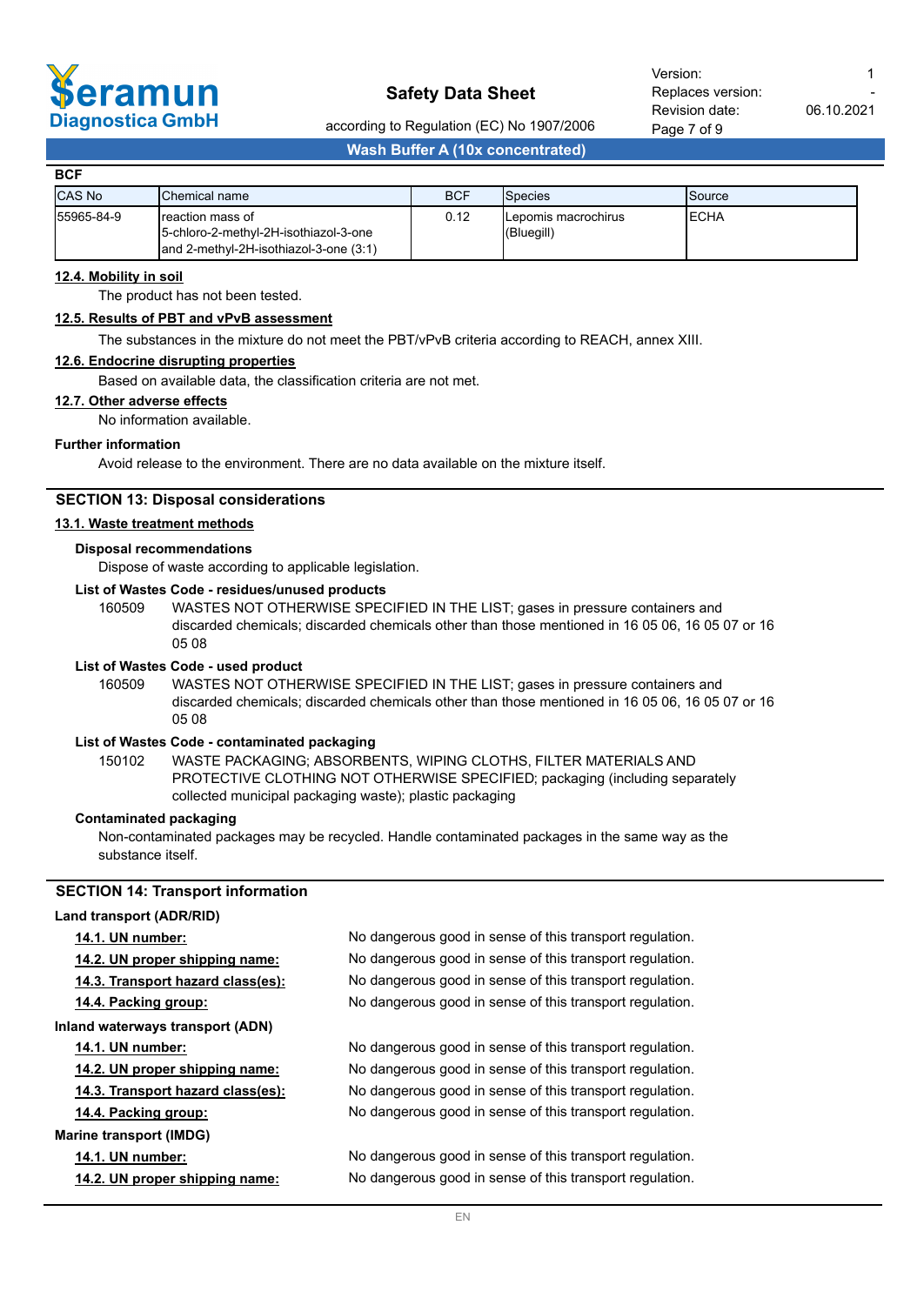

06.10.2021 Revision date: Replaces version: Version: 1

-

| Diagnostica GmbH                                                                                               | according to Regulation (EC) No 1907/2006                                                            | Page 8 of 9 |  |  |
|----------------------------------------------------------------------------------------------------------------|------------------------------------------------------------------------------------------------------|-------------|--|--|
|                                                                                                                | <b>Wash Buffer A (10x concentrated)</b>                                                              |             |  |  |
| 14.3. Transport hazard class(es):                                                                              | No dangerous good in sense of this transport regulation.                                             |             |  |  |
| 14.4. Packing group:                                                                                           | No dangerous good in sense of this transport regulation.                                             |             |  |  |
| Air transport (ICAO-TI/IATA-DGR)                                                                               |                                                                                                      |             |  |  |
| 14.1. UN number:                                                                                               | No dangerous good in sense of this transport regulation.                                             |             |  |  |
| 14.2. UN proper shipping name:                                                                                 | No dangerous good in sense of this transport regulation.                                             |             |  |  |
| 14.3. Transport hazard class(es):                                                                              | No dangerous good in sense of this transport regulation.                                             |             |  |  |
| 14.4. Packing group:                                                                                           | No dangerous good in sense of this transport regulation.                                             |             |  |  |
| 14.5. Environmental hazards                                                                                    |                                                                                                      |             |  |  |
| <b>ENVIRONMENTALLY HAZARDOUS:</b>                                                                              | No                                                                                                   |             |  |  |
| 14.6. Special precautions for user                                                                             |                                                                                                      |             |  |  |
| No dangerous good in sense of this transport regulation.                                                       |                                                                                                      |             |  |  |
| 14.7. Maritime transport in bulk according to IMO instruments                                                  |                                                                                                      |             |  |  |
| No dangerous good in sense of this transport regulation.                                                       |                                                                                                      |             |  |  |
| <b>SECTION 15: Regulatory information</b>                                                                      |                                                                                                      |             |  |  |
|                                                                                                                | 15.1. Safety, health and environmental regulations/legislation specific for the substance or mixture |             |  |  |
| EU regulatory information                                                                                      |                                                                                                      |             |  |  |
| Information according to 2012/18/EU<br>(SEVESO III):                                                           | Not subject to 2012/18/EU (SEVESO III)                                                               |             |  |  |
| National regulatory information                                                                                |                                                                                                      |             |  |  |
| Water hazard class (D):                                                                                        | 1 - slightly hazardous to water                                                                      |             |  |  |
| Skin resorption/Sensitization:                                                                                 | Causes allergic hypersensitivity reactions.                                                          |             |  |  |
| 15.2. Chemical safety assessment                                                                               |                                                                                                      |             |  |  |
|                                                                                                                | Chemical safety assessments for substances in this mixture were not carried out.                     |             |  |  |
| <b>SECTION 16: Other information</b>                                                                           |                                                                                                      |             |  |  |
|                                                                                                                |                                                                                                      |             |  |  |
| Abbreviations and acronyms                                                                                     |                                                                                                      |             |  |  |
| CLP: Classification, labelling and Packaging<br>REACH: Registration, Evaluation and Authorization of Chemicals |                                                                                                      |             |  |  |
| GHS: Globally Harmonised System of Classification, Labelling and Packaging of Chemicals                        |                                                                                                      |             |  |  |
| <b>UN: United Nations</b>                                                                                      |                                                                                                      |             |  |  |
| <b>CAS: Chemical Abstracts Service</b>                                                                         |                                                                                                      |             |  |  |
| DNEL: Derived No Effect Level                                                                                  |                                                                                                      |             |  |  |
| <b>DMEL: Derived Minimal Effect Level</b>                                                                      |                                                                                                      |             |  |  |

- PNEC: Predicted No Effect Concentration
- ATE: Acute toxicity estimate
- LC50: Lethal concentration, 50%
- LD50: Lethal dose, 50%
- LL50: Lethal loading, 50%
- EL50: Effect loading, 50%
- EC50: Effective Concentration 50%
- ErC50: Effective Concentration 50%, growth rate
- NOEC: No Observed Effect Concentration
- BCF: Bio-concentration factor
- PBT: persistent, bioaccumulative, toxic
- vPvB: very persistent, very bioaccumulative
- ADR: Accord européen sur le transport des marchandises dangereuses par Route
- (European Agreement concerning the International Carriage of Dangerous Goods by Road )
- RID: Regulations concerning the international carriage of dangerous goods by rail
- ADN: European Agreement concerning the International Carriage of Dangerous Goods by Inland Waterways (Accord européen relatif au transport international des marchandises dangereuses par voies de navigation
- intérieures)